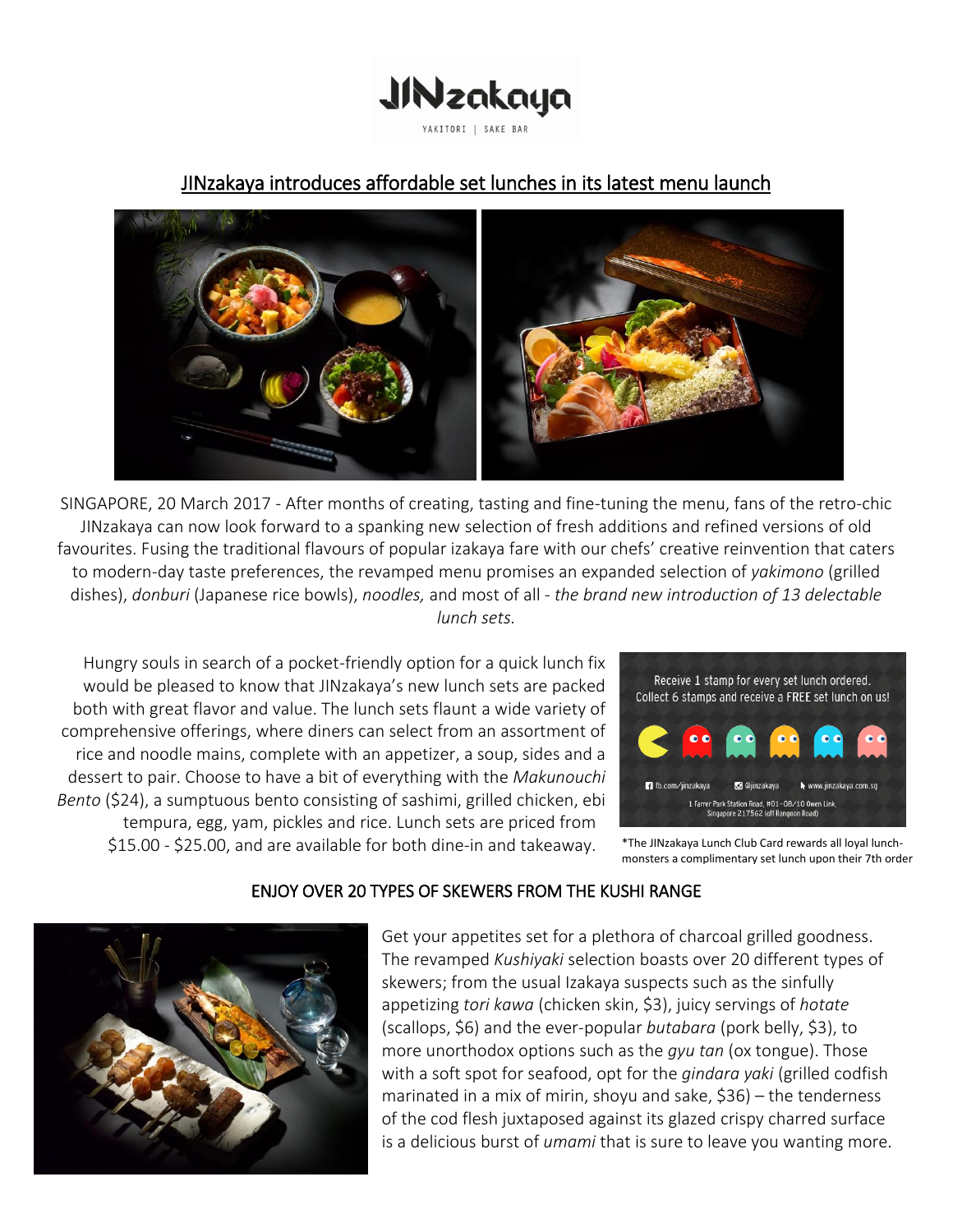### EXPANDING ITS NON-GRILLED OFFERINGS



In line with the new menu launch is an expansion of the selection for non-grilled items and mains. Aside from hearty bowls of *jin tori* and *kimchi ramen* (\$14) which were previously a huge hit, guests who love their noodles can now also look forward to crowd-pleasing favourites such as the *kitsune udon* (\$14) and *zaru soba* (\$14)*,*  both of which are often relished for their simple yet wholesome flavours. Other highlights includes the introduction of the *ebi tempura* (\$15), a savory dish featuring battered shrimp deep fried to crisp, golden completion; the *kaisen chirashi don* (\$14), a premium rice bowl topped with assorted cuts of fresh sashimi; and also the debut of new desserts such as *deep fried matcha ice cream* (\$7), and the hugely raved about *mizu mochi* (raindrop cake, \$7) – an riveting Japanese cult dessert made from glutinous rice flour and resembles a clear, giant raindrop.



## SAKE SELECTION

And of course, what is good food without good booze to pair? In line with the relaunch of the new menu is an expansion of JINzakaya's beverage selection. Sake drinkers can anticipate a refreshing variety of premium sakes that are specially imported from Japan, and featuring popular categories such as the *Junmai Daginjos, Daiginjos, Junmai Ginjo, Honjozo* and more. Bottles start from a very accessible price point of \$88, and ranges up to \$288 for the rarer labels, such as the *Tensei Uka Tensei Junmai Daiginjo* or the *Sen Shin Junmai Daiginjyo*. Non-drinkers can opt for lighter options such as the fruit-based sakes, or Japanese's favorites like the Calpis (\$7) / Lemon Yuzu (\$8) soda.